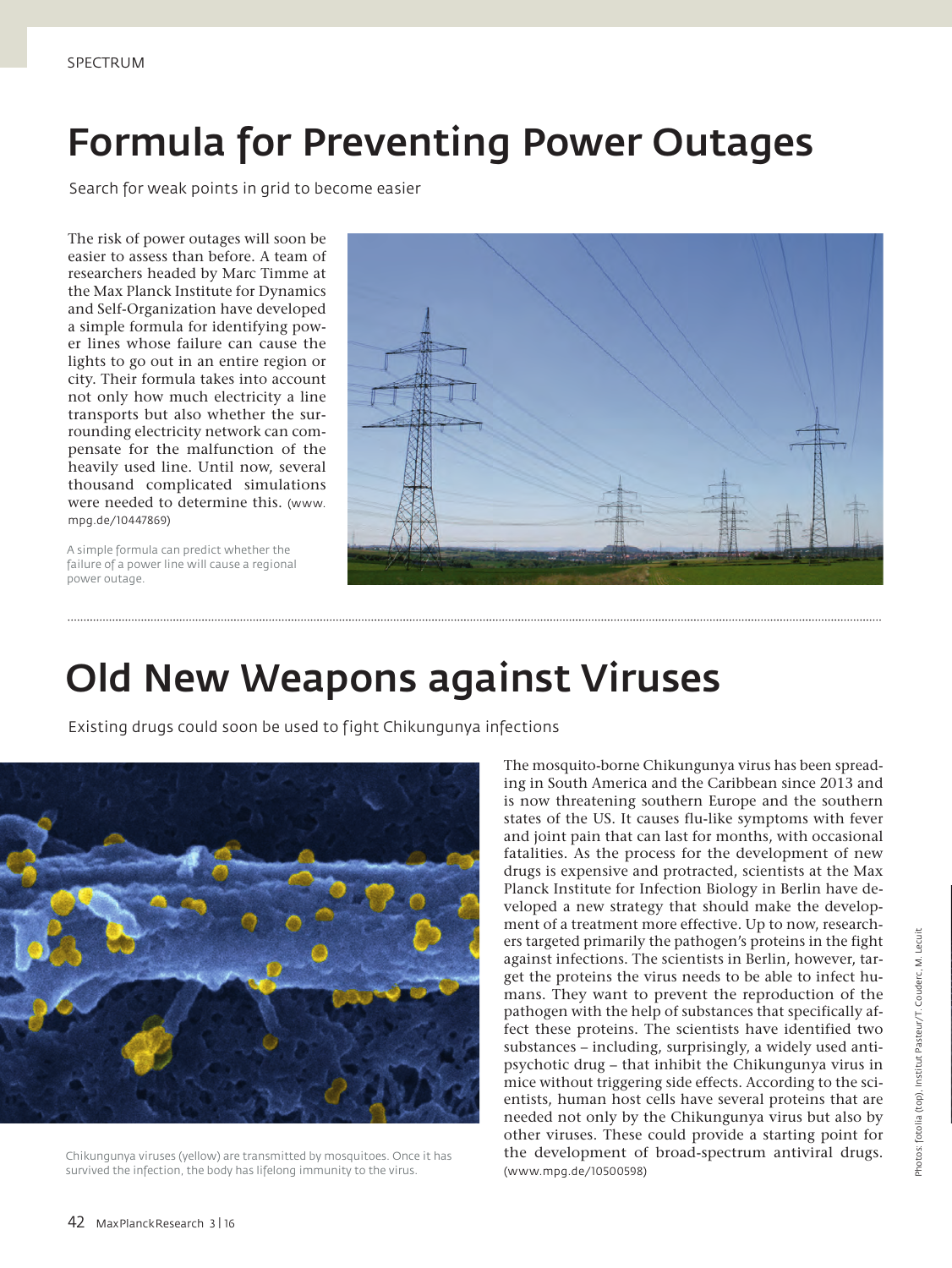#### Children of Older Mothers Do Better

A study by Mikko Myrskylä, Director at the Max Planck Institute for Demographic Research in Rostock, and Kieron Barclay from the London School of Economics proves that the biological risks associated with pregnancy in later life are more than compensated by the positive social developments in the corresponding period. The health and educational opportunities of people in industrialized nations are improving from year to year. In their study, the scientists analyzed data from more than 1.5 million Swedish women and men born between 1960 and 1991. The researchers discovered that children born in the later years of this period performed better at school and were more likely to attend university than those born in the earlier years. Clear differences were even observed among children in the same family: the children of older mothers attended school or college for one year longer on average than their 20-year-older

siblings. "So whether a woman had a child at 20 or 40 makes a huge difference for the child," says Myrskylä. (www. mpg.de/10411999)



The blessing of a late birth: Children born today have better opportunities.

### Suspense in the Movie Theater Air

Exhaled breath of moviegoers reveals the scene playing on screen

With some movies, the air is heavy with suspense – quite literally. Scientists at the Max Planck Institute for Chemistry and the Johannes Guten-



berg University Mainz analyzed the air in movie theaters during various movie screenings and determined that each movie leaves a characteristic pattern in the air. The concentrations of carbon dioxide and isoprene in the air increase during particularly tense moments in movies, probably because the audience tenses up during such scenes and breathes faster. With these tests, the researchers aim to establish whether human breath has a significant impact on the concentration of trace gases in the atmosphere. Despite the detectable traces of these gases in movie theater air, their findings to date indicate that this is not the case. (www. mpg.de/10508367)

When the tension in the movie rises, breathing changes and the concentrations of carbon dioxide and isoprene increase. Researchers analyzed this phenomenon among moviegoers.

#### Strength and Ductility for Alloys

For the steel industry, there may be a way out of a dilemma that has been around for as long as people have been processing metal. Scientists from the Max-Planck-Institut für Eisenforschung (iron research) in Düsseldorf have presented a new type of metallic material that is extremely strong but also ductile. Up to now, one of these material properties could be improved only at the expense of the other. The researchers in Düsseldorf changed this by combining the advantages of steel with those of high-entropy alloys. High-entropy alloys contain similar volumes of five or more metals. They can be particularly strong but, unlike steel, they are also brittle. Steels, in contrast, consist mainly of iron and are particularly ductile if the small crystals from which they are formed can change their structure. The researchers in Düsseldorf have now also made this kind of structural change possible in high-entropy alloys, despite it having previously been considered to be unfavorable in such alloys. In this way, they are helping to enable metal components to be designed with thinner sheets, thus conserving resources. (www.mpg. de/10536074)



An alloy made of iron, manganese, cobalt and chrome becomes ductile because it can have two co-existing crystal structures, and one structure can transform into the other. The two crystal structures can be identified by the two different colors in this cross-section of the material, which was produced using electron backscatter diffraction.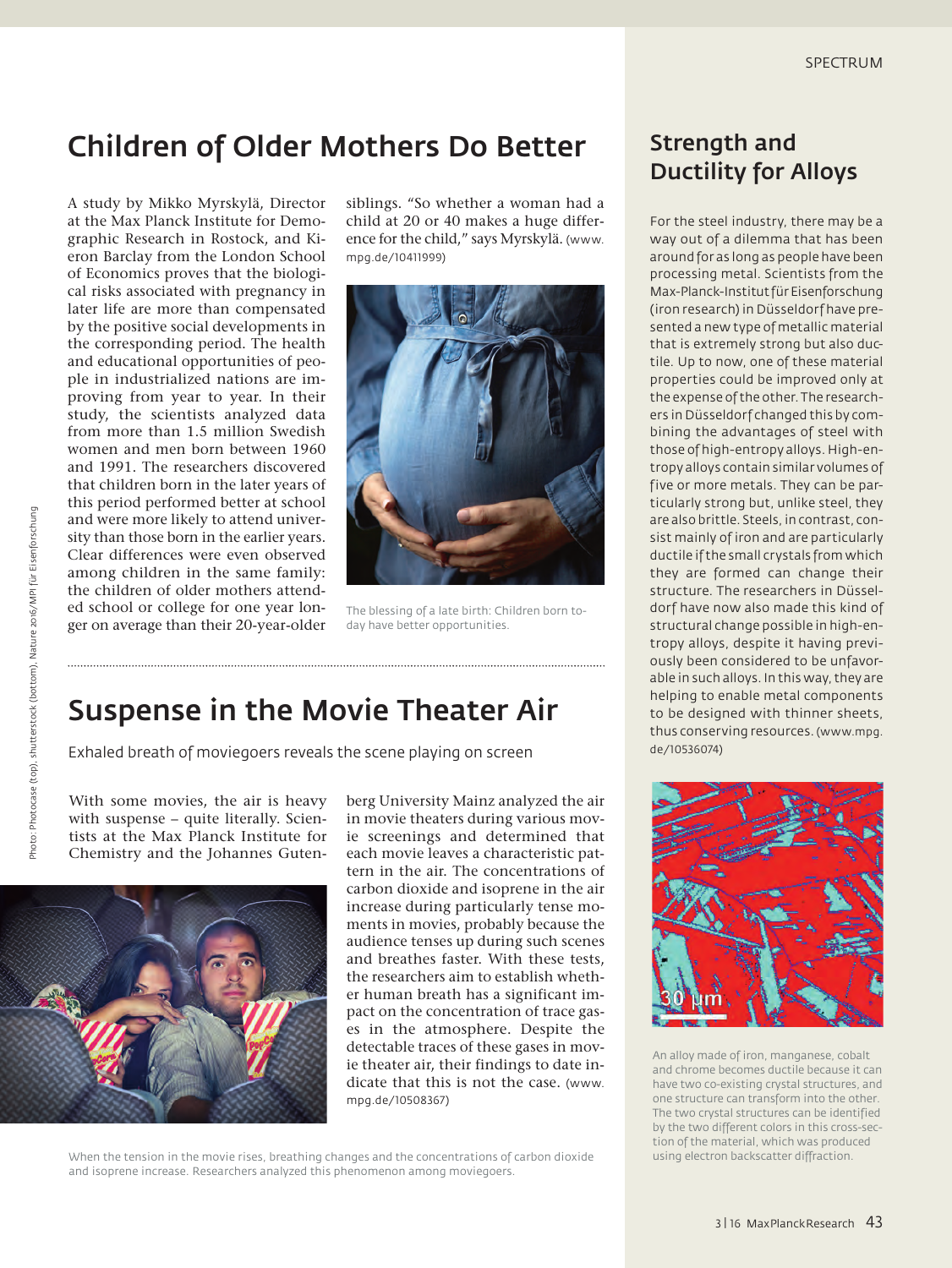### The Secret Life of the Orion Nebula

The interplay of magnetic fields and gravitation in the gas cloud leads to the birth of new stars

Stars and even entire star clusters are constantly being born in space. According to the standard models of star formation, this occurs inside gas clouds that collapse under their own gravity. Amelia Stutz and Andrew Gould from the Max Planck Institute for Astronomy in Heidelberg have now proposed another mechanism. The researchers came up with it when they investigated an integral-shaped filament of gas and dust, which also includes the Orion nebula. In their scenario, the filament is a flexible structure that undulates back and forth. The interplay of magnetic fields and gravitation should allow instabilities to arise, some of which are known from plasma physics and which could enable the formation of one star cluster after another. Protostars would be found only along the dense spine of the filament, and infant stars would arise primarily outside the filament – as is observed in reality. (www.mpg.de/10515222)



Birthplace of suns: The integral-shaped filament, the two star clusters above the filament, and cloud L1641 in the south can be seen on these images of the Orion A star formation region. The image on the left shows a density map compiled from data from the *Herschel Space Observatory*, the image on the right an infrared image taken by the *WISE* space telescope. The photo in the center is a combination of the two images.

## Other People's Happiness

Inequality can reduce satisfaction in the better-off

Happiness (t) = 
$$
w_0 + w_1 \sum_{j=1}^t \gamma^{t-j} CR_j + w_2 \sum_{j=1}^t \gamma^{t-j} EV_j + w_3 \sum_{j=1}^t \gamma^{t-j} RPE_j + w_4 \sum_{j=1}^t \gamma^{t-j} \max(R_j - O_j, 0) + w_5 \sum_{j=1}^t \gamma^{t-j} \max(O_j - R_j, 0))
$$

The unequal distribution of happiness reduces well-being – even among those who are favored by fortune. Scientists In another test, the same participants were asked to share a from the Max Planck UCL Centre for Computational Psychia-small sum of money anonymously with another person. Peotry and Ageing Research in London carried out a study involving games of chance. Participants were informed whether more than others handed over 30 percent of their money, the other players had won or lost in the same games. During while those who suffered more from the disadvantage they the experiment they were asked at regular intervals how hap-faced gave only 10 percent. As a result, a link was established py they felt. It emerged that the winners were happier on av- for the first time between people's generosity and the extent erage when their co-players also won. This could be attribut-to which inequality impacts their happiness. (www.mpg. ed to guilt. However, some losers were happier when other de/10604496)

players also lost, which in turn could be attributed to envy. ple whose happiness was particularly affected by receiving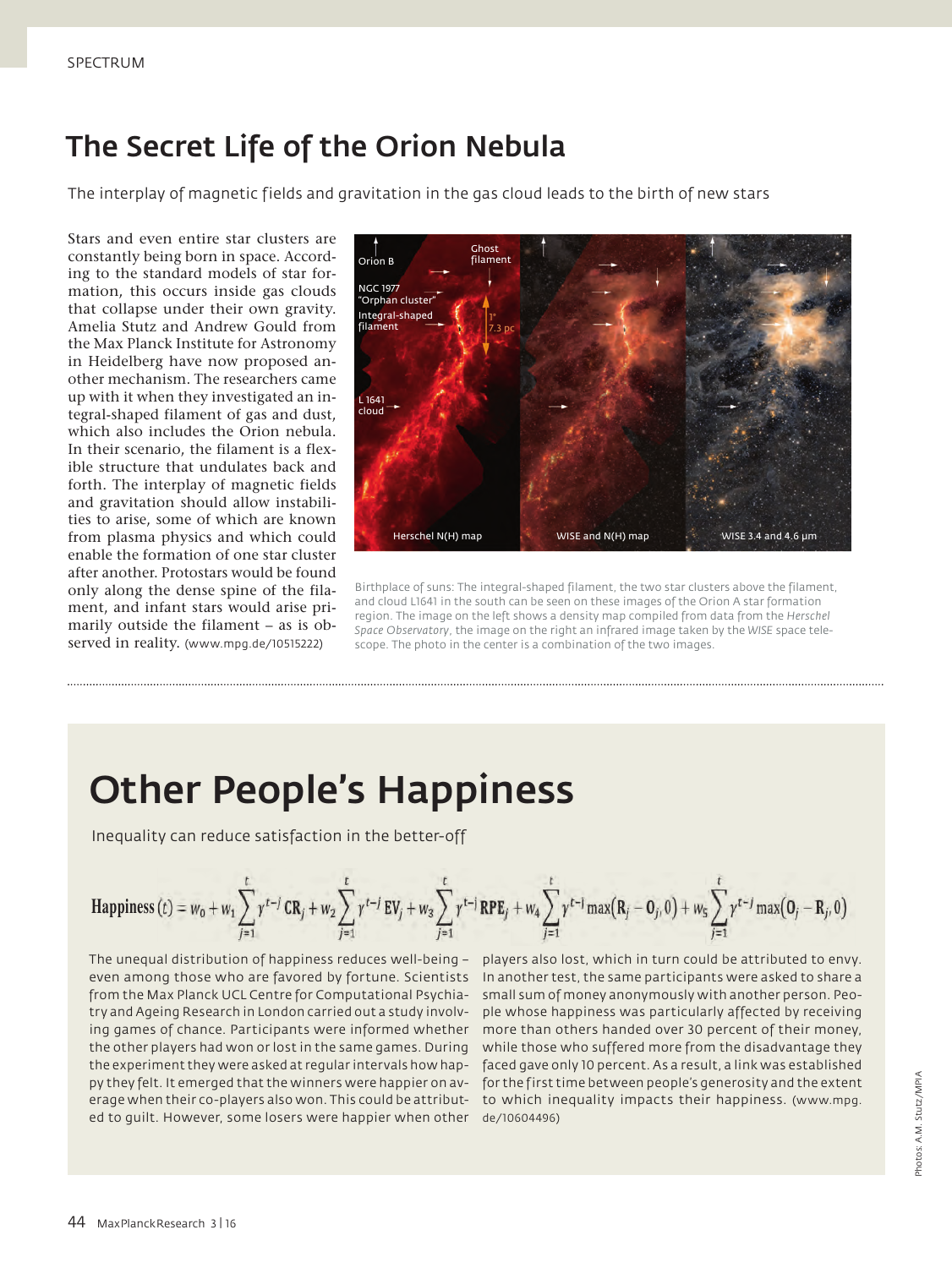## When Foes Become Friends

A few modifications in the genome transform a fungal plant pathogen into a potentially beneficial organism

Sometimes it doesn't take much to turn foes into friends. Researchers at the Max Planck Institute for Plant Breeding Research in Cologne discovered that modifications to 13 percent of the genes of a soil fungus that is harmful to *Arabidopsis thaliana* (thale cress) can transform the fungus into a beneficial organism. To do this, the scientists compared the genome of the beneficial fungus with that of a closely related harmful species. The analysis showed that the beneficial fungus had lost many genes that its

harmful cousin uses to circumvent the plant's immune system. Moreover, in some cases, the pathogenic genes it still possesses are no longer read. The plant relies on its immune system to decide whether or not to allow the fungus access to its roots: while *Arabidopsis* plants growing in low-phosphate soil reduce their immune response so that the beneficial fungus can supply them with vital phosphate, their immune system blocks the fungus in phosphate-rich soils. (www.mpg.de/10433805)

### Humans Have Influenced Ecosystems for Thousands of Years

Humans have been shaping the Earth's landscapes for many thousands of years. A review of archeological data collected over the last 30 years reveals the extent of this intervention. The study, which was headed by Nicole Boivin, Director at the Max Planck Institute for the Science of Human History and a scientist at the University of Oxford, identifies four major phases in which human activity caused far-reaching changes in the Earth's ecosystems. Fossil evidence from the period between 50,000 and 10,000 years ago shows that around two-thirds of the 150 megafauna species that existed at the

time became extinct with the spread of modern humans. The emergence of agriculture and cattle breeding then gave rise to new evolutionary pressure on plants and animals, and resulted in the number of wild vertebrates becoming "vanishingly small" compared with the number of domesticated animals. Moreover, the human colonization of islands involved such extensive species resettlement that the archaeologists refer to "transported landscapes." The emergence of early urban societies and extensive trade relations gave rise, in turn, to a period of intensive agriculture. (www.mpg.de/10558677)



#### The Effect of Bacterial Ice Nuclei

Microbes induce the formation of ice crystals by changing the order and dynamics of surface water molecules



Ice crystals: Max Planck researchers have discovered that certain bacteria affect the ordering and dynamics of water molecules in water droplets.

The freezing point of water is anything but cut-and-dried. Small droplets of the purest water don't freeze until the temperature reaches minus 37 degrees Celsius. Crystallization nuclei, such as bacteria with ice-forming proteins on their surface, are needed for ice crystals to develop at just below 0 degrees Celsius. Researchers at the Max Planck Institutes for Chemistry and for Polymer Research have now explained the molecular mechanism by which proteins cause water molecules to solidify. According to their research, the proteins generate ordered structures in the water and dissipate heat. These findings aid in better understanding the conditions under which frost damage occurs in plants, but that's not all: as the bacteria also occur in the atmosphere, where they likewise promote the formation of ice crystals, they also play a role in the formation of clouds and precipitation – a major factor behind the uncertainty of weather and climate forecasts. (www.mpg.de/ 10470442)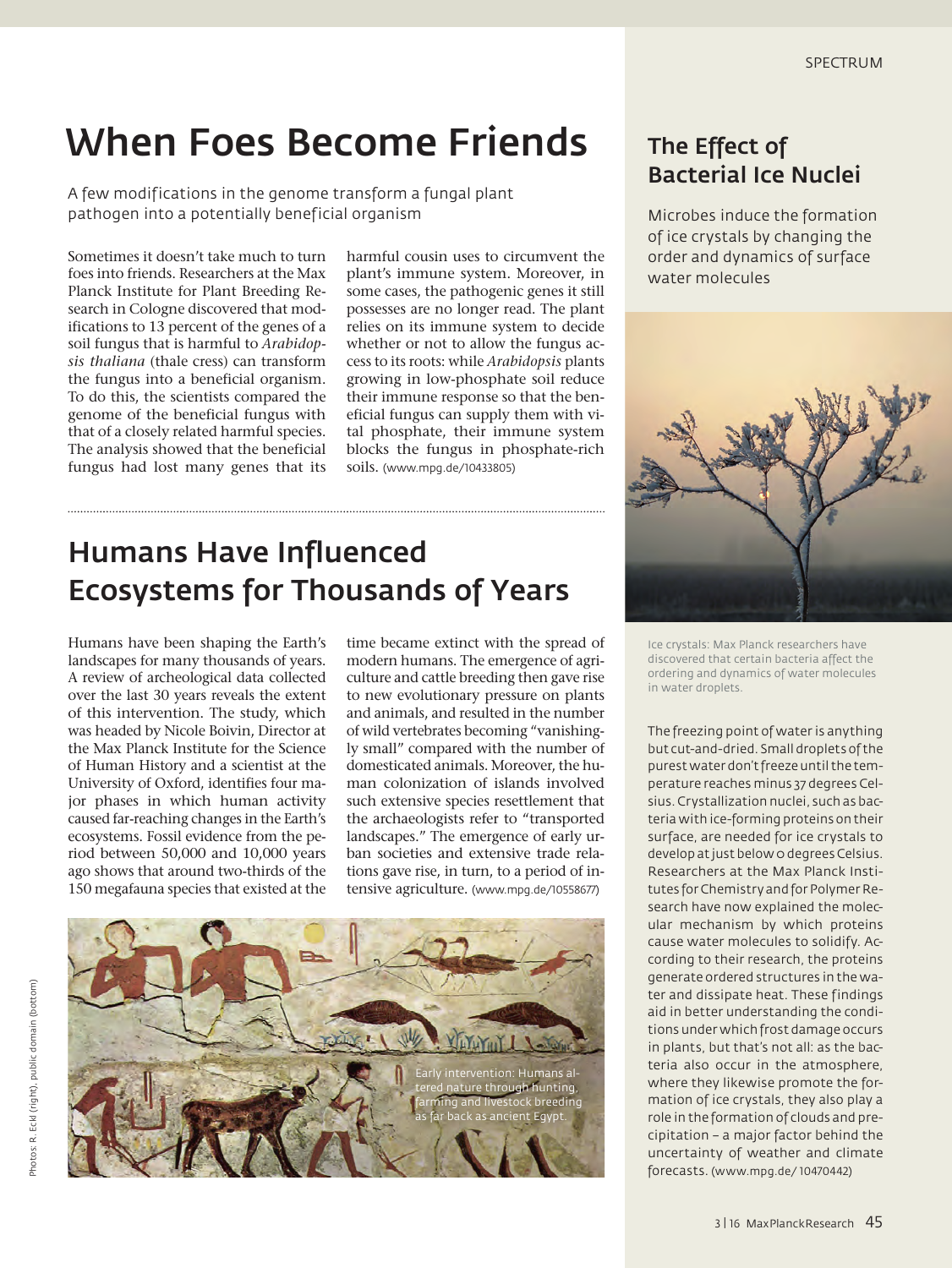# Mommy's Darlings

Female rhesus monkeys form closer bonds with their daughters than with their sons

Many mammals develop close ties with certain members of their species. Whether males or females form closer bonds with each other most likely depends on which sex leaves the birth group on reaching sexual maturity and establishes new relationships in a different group. Observations by scientists from the Max Planck Institute for Evolutionary Anthropology in Leipzig also confirm this. In the case of rhesus monkeys, the males leave their birth group at the age of four. Females, on the other hand, remain with their birth group and rely on strong ties with other group members for their survival. The aggressive behavior of the mothers toward their male offspring in the first year of life appears to prevent the latter from forming close relationships with their group. Although the mothers provide the same care and attention to their offspring of both sexes, they are considerably less aggressive toward their female young and allow closer contact with them.

Rhesus monkey mothers are more aggressive toward their sons than toward their daughters in the first year of their lives.



## Black Hole in a Lonely Galaxy

Astronomers find a cosmic object with unusual characteristics

The growth of massive black holes isn't confined to large galaxy clusters. An international team of astronomers from the Max Planck Institute for Extraterrestrial Physics and from the US and Canada have found a black hole with a mass of around 17 billion solar masses – one of the most massive black holes



found to date – at the center of NGC 1600, an elliptical galaxy that is relatively isolated in space. "Other galaxies that harbor extremely massive black holes are typically located in dense regions of the universe populated by many other galaxies and clusters," says Jens Thomas, an astronomer in Garching. Equally remarkable is the fact that the center of NGC 1600 appears to be unusually diffuse – as though it were missing billions of stars. They may have been ejected during an earlier collision with one or more other galaxies. (www. mpg.de/10431399)

The elliptical galaxy NGC 1600 harbors an extremely massive black hole with a mass 17 billion times that of the Sun. The core is highly diffuse and lacks many stars – probably the result of a previous galaxy-galaxy merger.